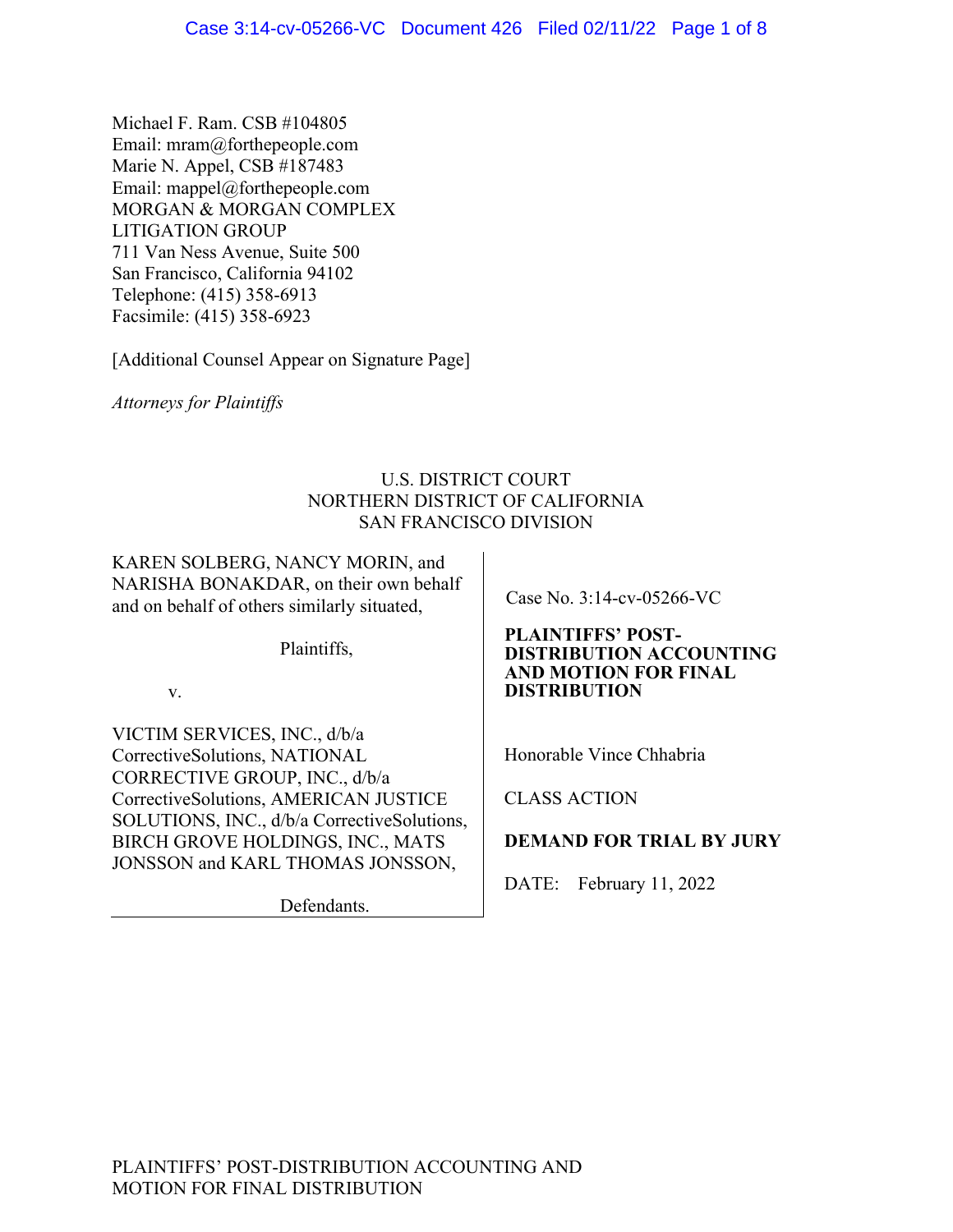# TO: THE CLERK OF THE COURT; and

TO: DEFENDANTS VICTIM SERVICES, INC., d/b/a CorrectiveSolutions, NATIONAL CORRECTIVE GROUP, INC., d/b/a CorrectiveSolutions, AMERICAN JUSTICE SOLUTIONS, INC., d/b/a CorrectiveSolutions, BIRCH GROVE HOLDINGS, INC., MATS JONSSON and KARL THOMAS JONSSON, AND ITS ATTORNEYS OF RECORD:

PLEASE TAKE NOTICE that Plaintiffs are submitting their Post-Distribution

Accounting and administrative motion for approval of a second distribution of class settlement funds. Defendants have confirmed that they do not oppose this motion. The motion is based on this notice of motion, the memorandum of points and authorities, the declarations of Blythe H. Chandler and Gretchen Eoff, the records and file in this action.

# RESPECTFULLY SUBMITTED AND DATED this 11th day of February, 2022.

# TERRELL MARSHALL LAW GROUP PLLC

By: /s/ Beth E. Terrell, CSB #178181 Beth E. Terrell, CSB #178181 Email: bterrell@terrellmarshall.com Blythe H. Chandler, *Admitted Pro Hac Vice* Email: bchandler@terrellmarshall.com 936 North 34th Street, Suite 300 Seattle, Washington 98103-8869 Telephone: (206) 816-6603 Facsimile: (206) 319-5450

Paul Arons, CSB #84970 Email: lopa@rockisland.com LAW OFFICE OF PAUL ARONS 685 Spring Street, Suite 104 Friday Harbor, Washington 98250 Telephone: (360) 378-6496 Facsimile: (360) 378-6498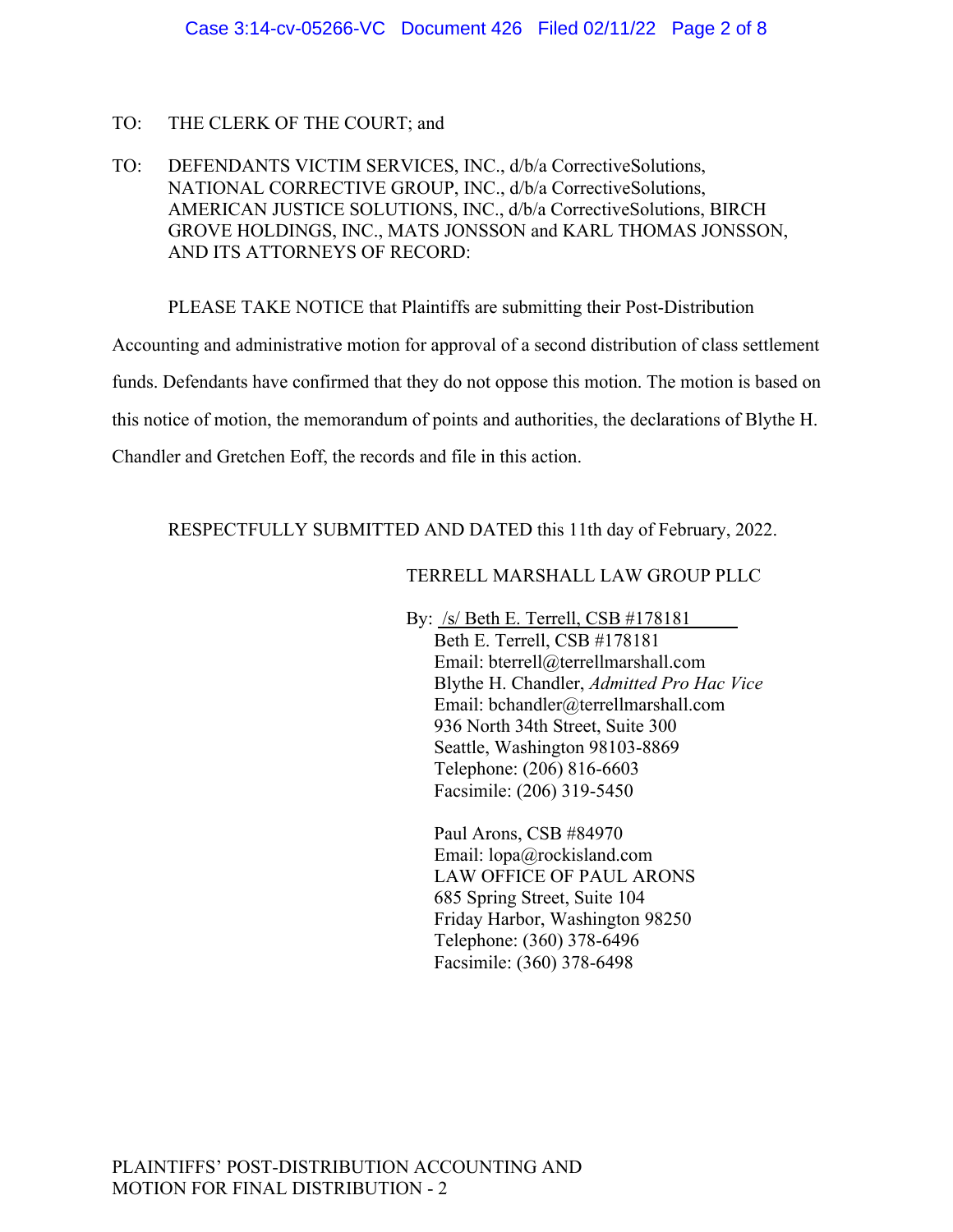Deepak Gupta, *Admitted Pro Hac Vice* Email: deepak@guptawessler.com GUPTA WESSLER PLLC 1900 L Street, NW, Suite 312 Washington, DC 20036 Telephone: (202) 888-1741 Facsimile: (202) 888-7792

Michael F. Ram. CSB #104805 Email: mram@forthepeople.com Marie N. Appel, CSB #187483 Email: mappel@forthepeople.com MORGAN & MORGAN COMPLEX LITIGATION GROUP 711 Van Ness Avenue, Suite 500 San Francisco, California 94102 Telephone: (415) 358-6913 Facsimile: (415) 358-6923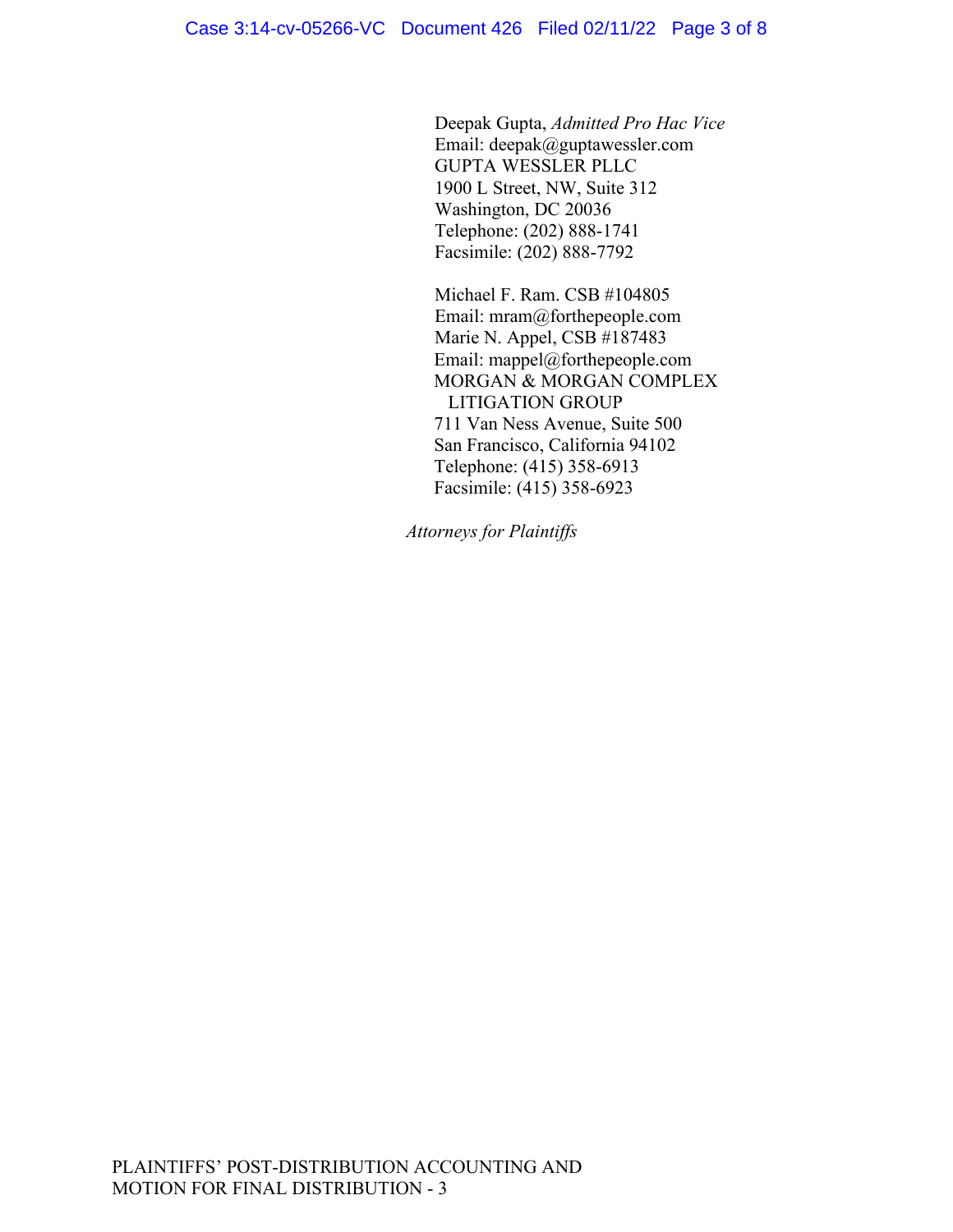#### **I. INTRODUCTION**

This is a class action involving claims that the Defendants operated check diversion programs in violation of the Fair Debt Collection Practice Act and California Unfair Competition law. The Court granted final approval of the class settlement on August 23, 2021. Dtk. No. 423. Checks were mailed to claimants on October 22, 2021. Checks were valid for 90 days and became void on January 20, 2022. Plaintiffs submit this Distribution Accounting within 21 days<sup>1</sup> of the void date on first round checks in accordance with the Northern District of California's Procedural Guidance for Class Actions and this Court's Standing Order for Civil Cases.

Summary of the distribution:<sup>2</sup>

|                                           |                | Percentage or<br><b>Value of Checks</b> |
|-------------------------------------------|----------------|-----------------------------------------|
| <b>Total settlement fund</b>              | \$1,100,000    |                                         |
| <b>Total number of class members</b>      | 50,473         |                                         |
| Total number of class members sent notice | 47,213         | 94%                                     |
| not returned undeliverable or bounced     |                |                                         |
| Number and percentage of opt-outs         | $\overline{2}$ | $< 0.001\%$                             |
| Number and percentage of objections       | $\overline{0}$ | $0\%$                                   |
| <b>Number of claims forms submitted</b>   | 2,533          | $5\%$                                   |
| Valid claims submitted                    | 2,054          | $4\%$                                   |
| Number of checks mailed                   | 2,054          | \$570,103.09                            |
| Number of checks cashed                   | 1,889          | \$547,779.51                            |
| Number of uncashed checks                 | 160            | \$21,674.32                             |
| Average award amount                      | \$277.56       |                                         |
| <b>Median award amount</b>                | \$311.83       |                                         |
| Largest award amount                      | \$2,165.86     |                                         |

<sup>&</sup>lt;sup>1</sup> As Class Counsel was preparing to file this submission on the afternoon of February 10, 2022 (21 days after completion of the first distribution), their entire office lost power for more than two hours. As a result, Class Counsel was unable to file until the morning of February 11.  $2$  This information is supported by the Settlement Administrator's declaration regarding distribution and Settlement Administrator's declarations filed at Dkt. Nos. 418 and 420.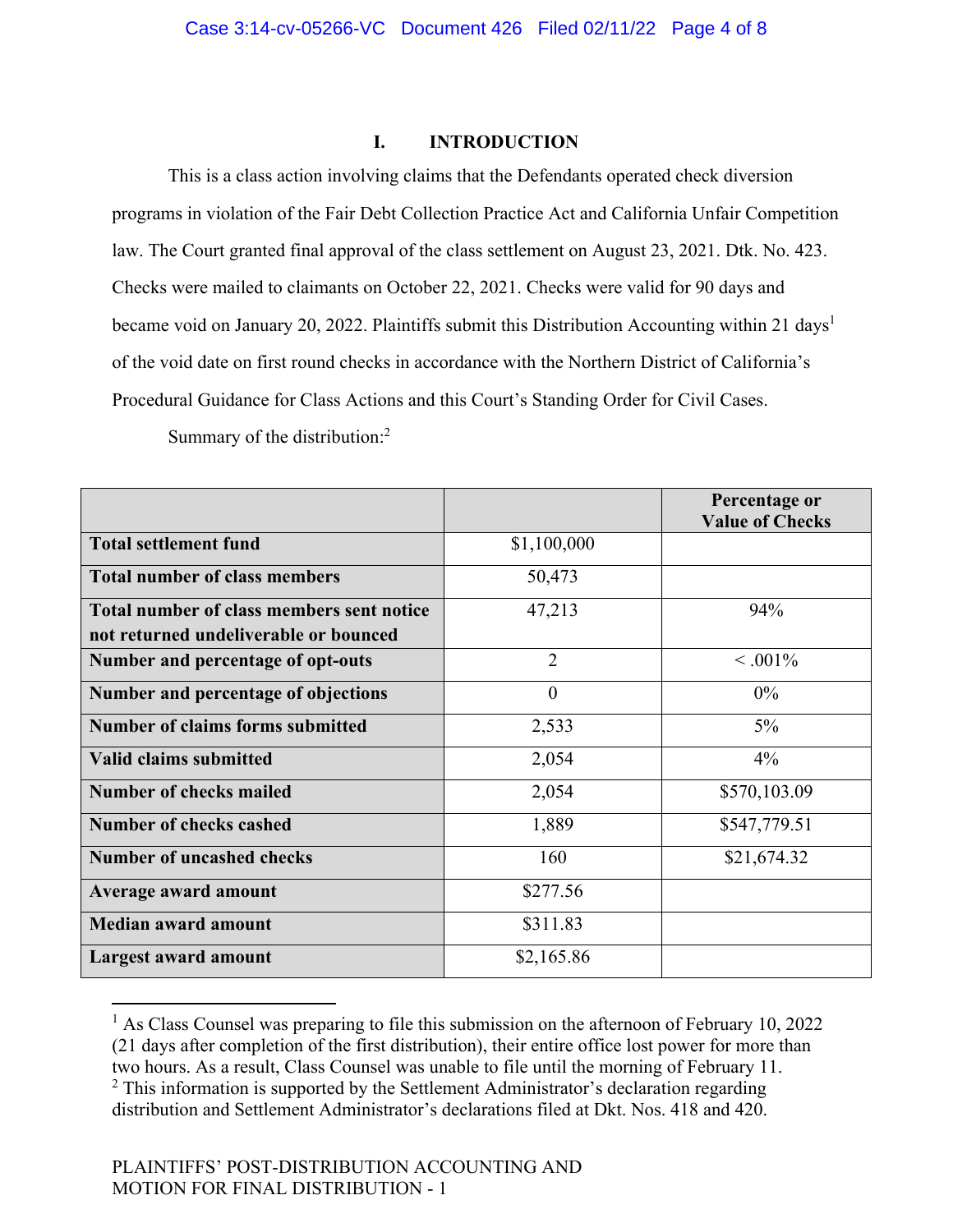| <b>Smallest award amount</b> | \$9.76                                                                                                |                           |
|------------------------------|-------------------------------------------------------------------------------------------------------|---------------------------|
| Amount remaining in fund     | \$22,184.58                                                                                           |                           |
|                              |                                                                                                       | Percentage of fund        |
| <b>Attorneys' fees</b>       | \$275,000                                                                                             | 25% (negative multiplier) |
| <b>Litigation costs</b>      | \$130,151                                                                                             | 11.8%                     |
| <b>Administration costs</b>  | \$113,768.68 (\$46,768.68)<br>for certification notice;<br>\$67,000 for settlement<br>administration) | $10.3\%$                  |

# **II. BACKGROUND**

Notice was provided via email and first-class mail. Sub. No. 318 ¶ 18. Settlement award payments were made by check. As reported before Final Approval, there were 511 invalid claims filed online by non-class members. These claims were not valid because neither the claimant's name nor contact information was not included in Defendants' records. Dkt. No. 420 ¶ 4. The classes are defined as people to whom Defendants sent letters so persons who do not appear in Defendants' records are not class members.

After the Court entered the Final Approval Order, Dtk. No. 423, Class Counsel worked with the Settlement Administrator, JND Legal Administration, to review claims submitted by claimants whose names that did not exactly match a class member's name in Defendants' records but appeared valid based on address or other identifying information. For the 35 claims pending review at final approval (*id.*), Class Counsel attempted to contact each claimant and succeeded in verifying that 17 claims were from class members. Those claims were accepted. Chandler Decl. ¶ 2. The validation process took longer than expected and delayed the date checks were mailed from October 14 (*see* Sub. No. 423 ¶ 6), to October 22. The void date for checks mailed on October 22 was January 20, 2022. In addition, there are five (5) checks that were re-issued in response to class member requests that will become void on February 28, 2022.

Class Counsel and JND have also received 8 late claim forms. Chandler Decl., Ex. 1. Class Counsel have verified that these individuals are class members. Class Counsel request that the Court approve the 8 late forms and allow those individuals to receive settlement award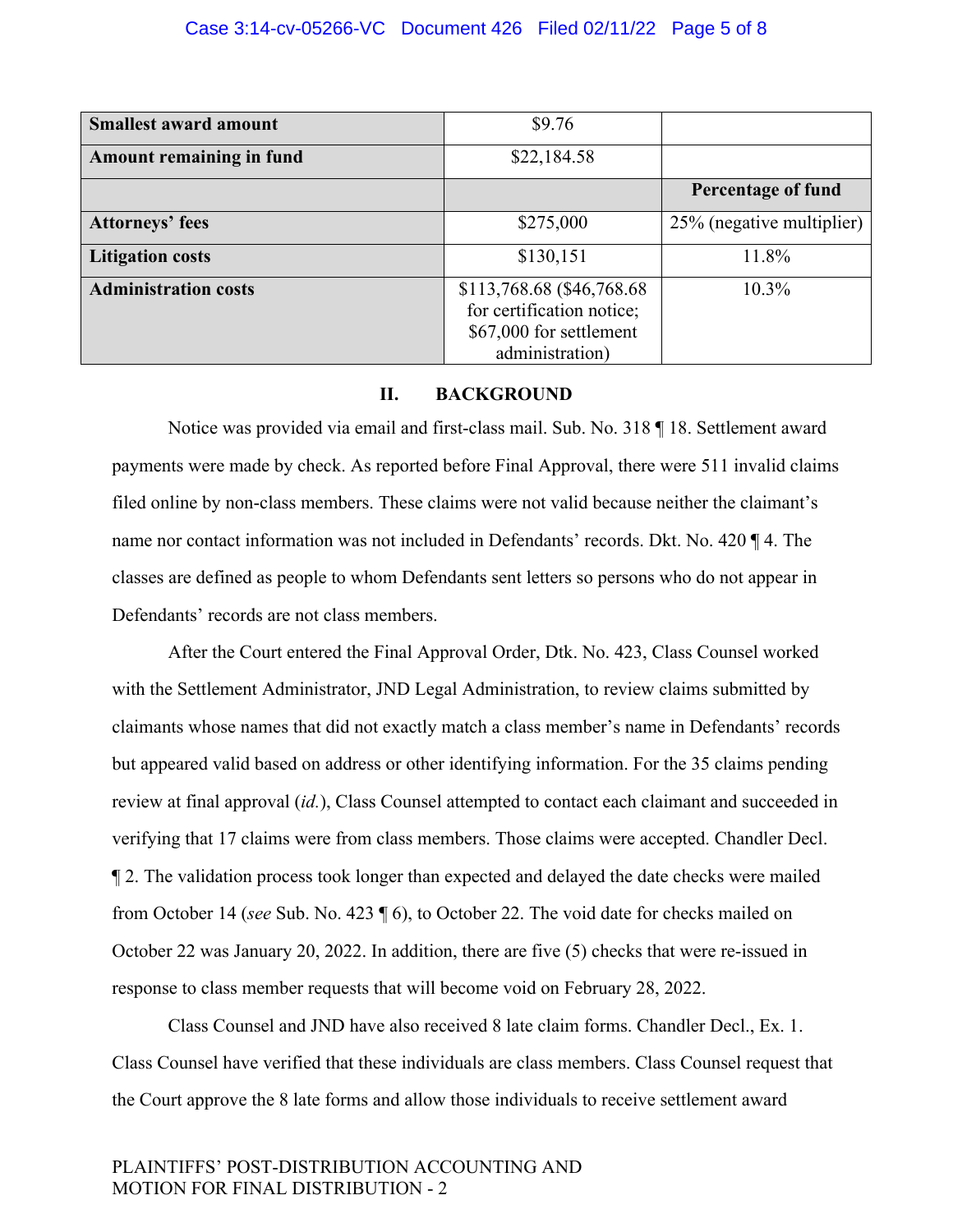#### Case 3:14-cv-05266-VC Document 426 Filed 02/11/22 Page 6 of 8

checks as part of a second distribution. Assuming the still active re-issued checks are cashed, there will be \$23,651.35 remaining in the fund. Eoff Decl. ¶ 9. Since the Court entered the Final Approval Order, Class Counsel's office has spoken with about 60 class members. Other than the late claimant requests, the calls involved questions about when checks would arrive, address updates and explanation of the payment amounts. There have been no persistent issues. Chandler Decl. ¶ 4.

#### **III. PROPOSAL TO COMPLETE DISTRIBUTION**

The Settlement Administrator estimates issuing a second round of checks to claimants who cashed checks would cost approximately \$4,000. Eoff Decl. ¶ 9.

Having considered the costs associated with a second distribution, Class Counsel recommend that the Court authorize a second distribution to the approximately 1,315 UCL Class members who cashed their first-round distribution checks (class members who paid Defendants' fees). There is approximately \$14.94 per UCL Class claimant who cashed a check available  $((\$23,651.35-\$4,000)/1,315=\$14.94)$ . Class Counsel recommend that the payments be pro-rata based on the amount the claimant paid Defendants in fees, and that checks only be sent to people whose second distribution would be at least \$10 in order to increase the likelihood of check cashing. Class Counsel propose that second round distribution checks be valid for 60 days from issuance. Class Counsel request that the Court approve distribution of funds remaining in the settlement fund after the void date for second round checks to *cy pres* recipient East Bay Community Law Center.

Class Counsel also request that the Court approve payment of the remaining 10% of the attorneys' fee award, or \$27,500 either now or after completion of the second distribution.

# PLAINTIFFS' POST-DISTRIBUTION ACCOUNTING AND MOTION FOR FINAL DISTRIBUTION - 3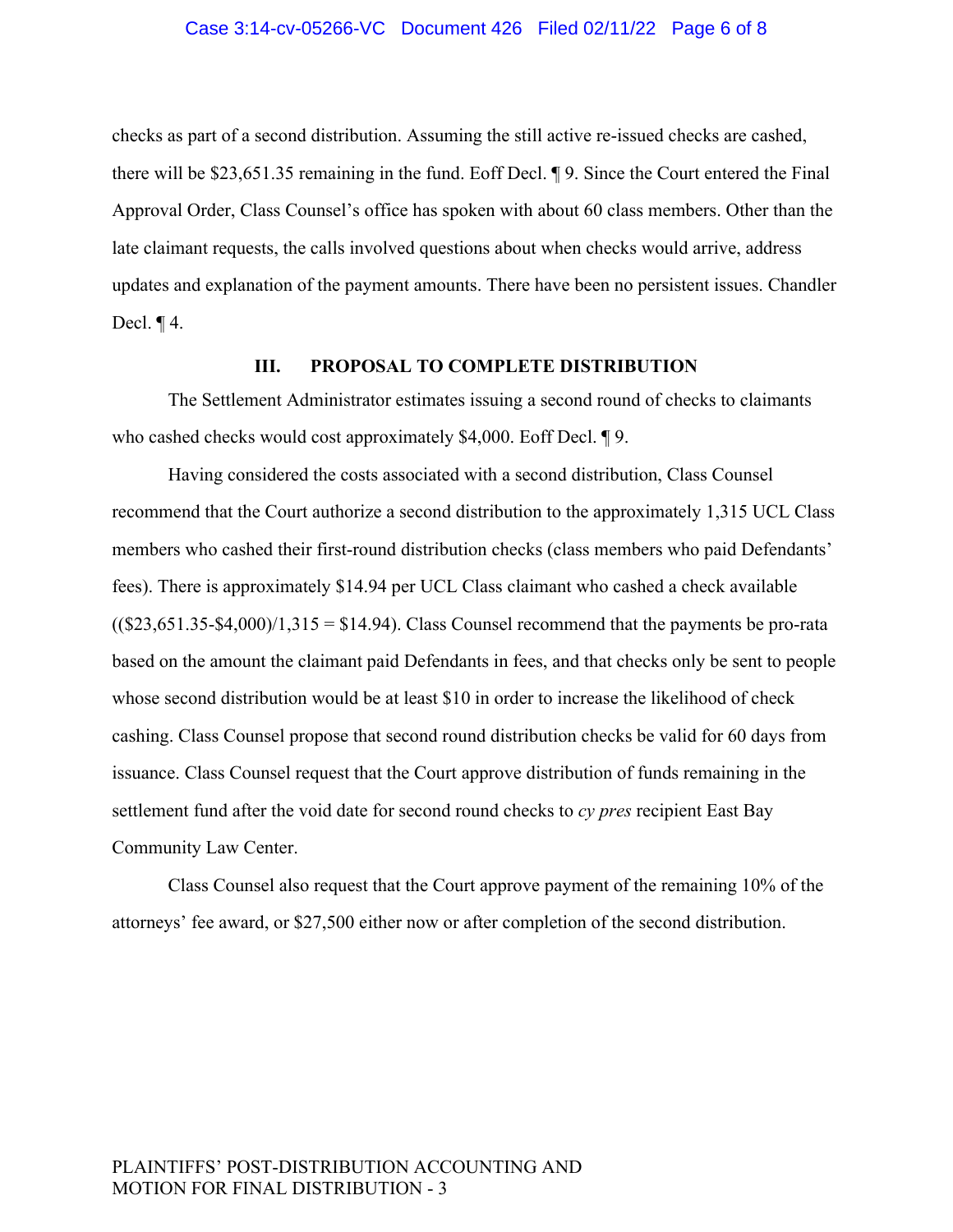RESPECTFULLY SUBMITTED AND DATED this 11th day of February, 2022.

#### TERRELL MARSHALL LAW GROUP PLLC

By: /s/ Beth E. Terrell, CSB #178181 Beth E. Terrell, CSB #178181 Email: bterrell@terrellmarshall.com Blythe H. Chandler, *Admitted Pro Hac Vice* Email: bchandler@terrellmarshall.com 936 North 34th Street, Suite 300 Seattle, Washington 98103-8869 Telephone: (206) 816-6603 Facsimile: (206) 319-5450

Paul Arons, CSB #84970 Email: lopa@rockisland.com LAW OFFICE OF PAUL ARONS 685 Spring Street, Suite 104 Friday Harbor, Washington 98250 Telephone: (360) 378-6496 Facsimile: (360) 378-6498

Deepak Gupta, *Admitted Pro Hac Vice* Email: deepak@guptawessler.com GUPTA WESSLER PLLC 1900 L Street, NW, Suite 312 Washington, DC 20036 Telephone: (202) 888-1741 Facsimile: (202) 888-7792

Michael F. Ram. CSB #104805 Email: mram@forthepeople.com Marie N. Appel, CSB #187483 Email: mappel@forthepeople.com MORGAN & MORGAN COMPLEX LITIGATION GROUP 711 Van Ness Avenue, Suite 500 San Francisco, California 94102 Telephone: (415) 358-6913 Facsimile: (415) 358-6923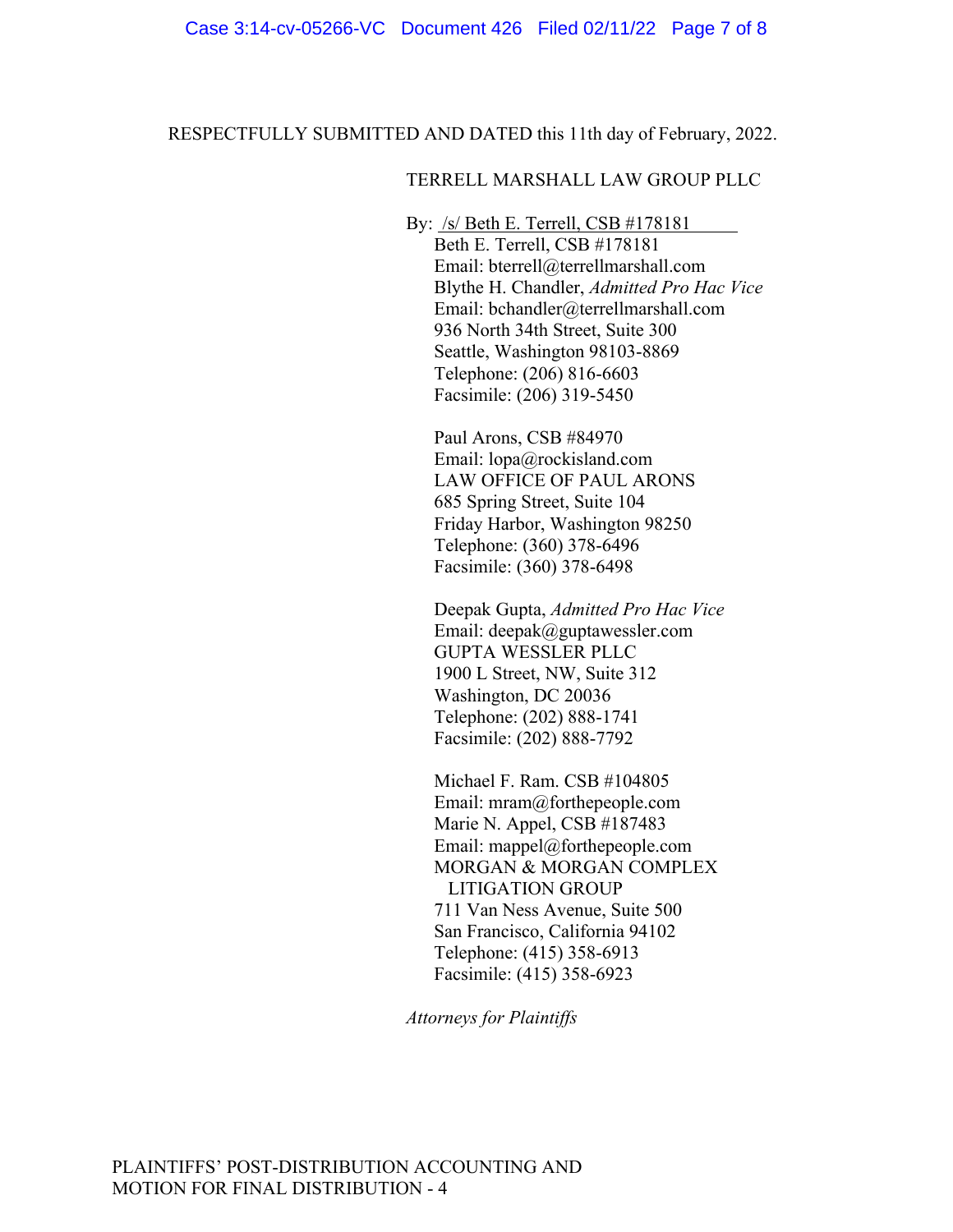# CERTIFICATE OF SERVICE

I, Beth E. Terrell, hereby certify that on February 11, 2022, I electronically filed the foregoing with the Clerk of the Court using the CM/ECF system which will send notification to all registered CM/ECF users:

> Michael A. Taitelman, CSB #156254 Email: mtaitelman@ftllp.com Sean M. Hardy, CSB #266446 Email: smhardy@ftllp.com FREEDMAN + TAITELMAN, LLP 1801 Century Park West, 5th Floor Los Angeles, California 90067 Telephone: (310) 201-0005 Facsimile: (310) 201-0045

*Attorneys for Defendants*

DATED this 11th day of February, 2022.

# TERRELL MARSHALL LAW GROUP PLLC

By: /s/ Beth E. Terrell, CSB #178181

Beth E. Terrell, CSB #178181 Email: bterrell@terrellmarshall.com 936 North 34th Street, Suite 300 Seattle, Washington 98103-8869 Telephone: (206) 816-6603 Facsimile: (206) 319-5450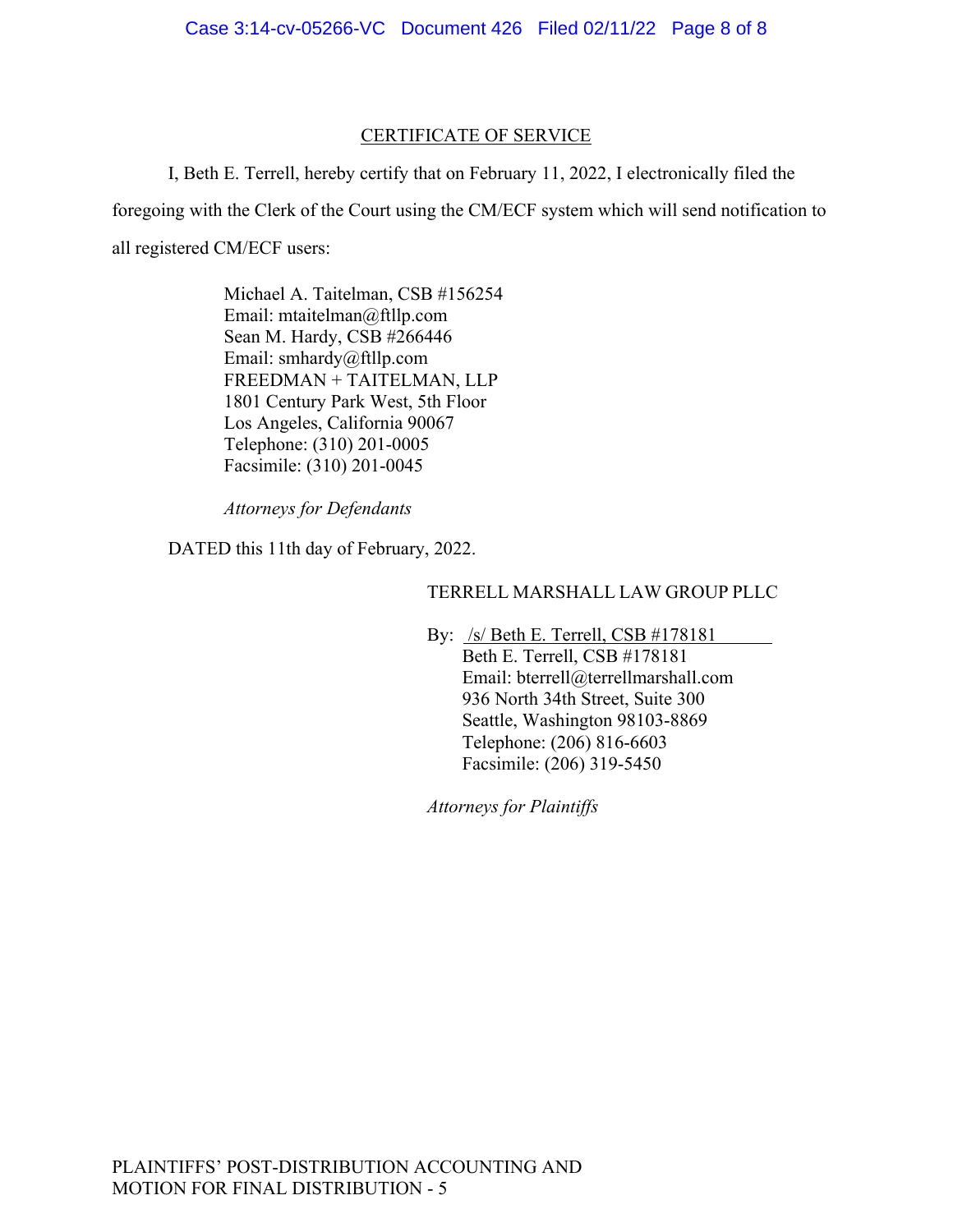Michael F. Ram. CSB #104805 Email: mram@forthepeople.com Marie N. Appel, CSB #187483 Email: mappel@forthepeople.com MORGAN & MORGAN COMPLEX LITIGATION GROUP 711 Van Ness Avenue, Suite 500 San Francisco, California 94102 Telephone: (415) 358-6913 Facsimile: (415) 358-6923

[Additional Counsel Appear on Signature Page]

*Attorneys for Plaintiffs* 

# U.S. DISTRICT COURT NORTHERN DISTRICT OF CALIFORNIA SAN FRANCISCO DIVISION

KAREN SOLBERG, NANCY MORIN, and NARISHA BONAKDAR, on their own behalf and on behalf of others similarly situated,

Plaintiffs,

v.

VICTIM SERVICES, INC., d/b/a CorrectiveSolutions, NATIONAL CORRECTIVE GROUP, INC., d/b/a CorrectiveSolutions, AMERICAN JUSTICE SOLUTIONS, INC., d/b/a CorrectiveSolutions, BIRCH GROVE HOLDINGS, INC., MATS JONSSON and KARL THOMAS JONSSON,

Defendants.

Case No. 3:14-cv-05266-VC

# **[PROPOSED] ORDER GRANTING PLAINTIFFS' MOTION FOR FINAL DISTRIBUTION**

Honorable Vince Chhabria

CLASS ACTION

**DEMAND FOR TRIAL BY JURY**

THIS MATTER came before the Court on Plaintiffs' Post-Distribution Accounting and

Motion for Final Distribution. Prior to ruling, the Court considered the following documents:

1. Plaintiffs' Post-Distribution Accounting and Motion for Final Distribution;

[PROPOSED] ORDER GRANTING PLAINTIFFS' MOTION FOR FINAL DISTRIBUTION - 1 Case No. 3:14-cv-05266-VC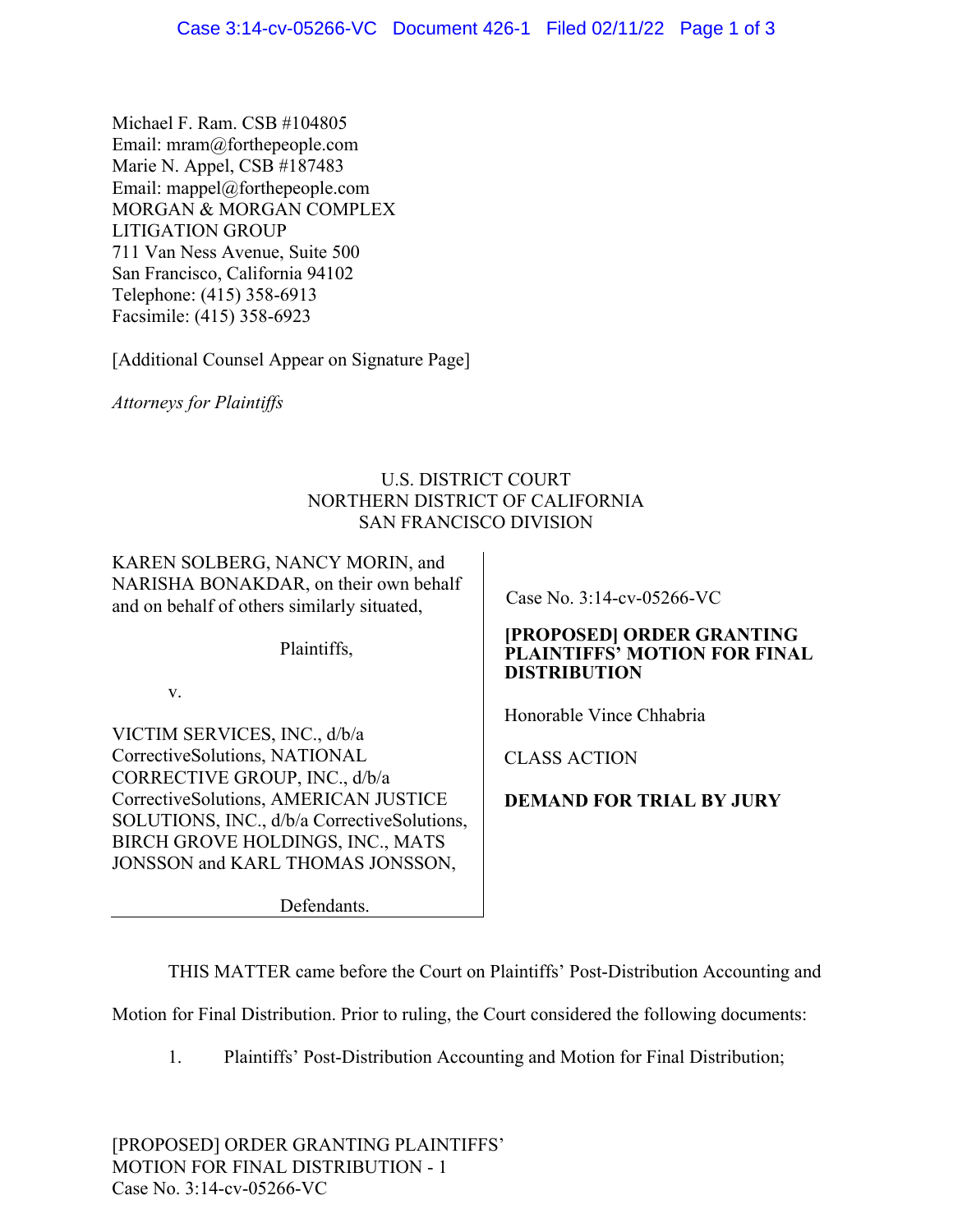#### Case 3:14-cv-05266-VC Document 426-1 Filed 02/11/22 Page 2 of 3

2. Declaration of Blythe H. Chandler in Support of Plaintiffs' Post-Distribution Accounting and Motion for Final Distribution; and

3. Declaration of Gretchen Eoff regarding distribution.

Based on the foregoing, it is hereby ORDERED that Plaintiffs' Motion for Final Distribution is GRANTED.

The Court approves payment from the settlement fund the eight (8) class members who submitted late claim forms. JND Legal Administration shall make a second distribution to UCL Class members who cashed checks and whose pro rata second distribution share is at least \$10. Second distribution checks shall be valid for 60 days from issuance. Any funds remaining after the second distribution check cashing period shall be distributed in *cy pres* to the East Bay Community Law Center. Class Counsel shall file a final Post-Distribution Accounting within 21 days after completion of the *cy pres* distribution.

JND Legal Administration shall pay the remaining \$27,500 in attorneys' fees to Class Counsel within 5 days of [the date of this order]/[submission of the final Post-Distribution accounting].

IT IS SO ORDERED.

DATED this \_\_\_\_\_\_\_ of \_\_\_\_\_\_\_\_\_\_\_\_\_\_\_\_\_\_\_\_\_\_\_\_\_\_\_\_\_\_\_\_\_\_\_, 2022.

 $\overline{a}$ 

VINCE CHHABRIA United States District Judge